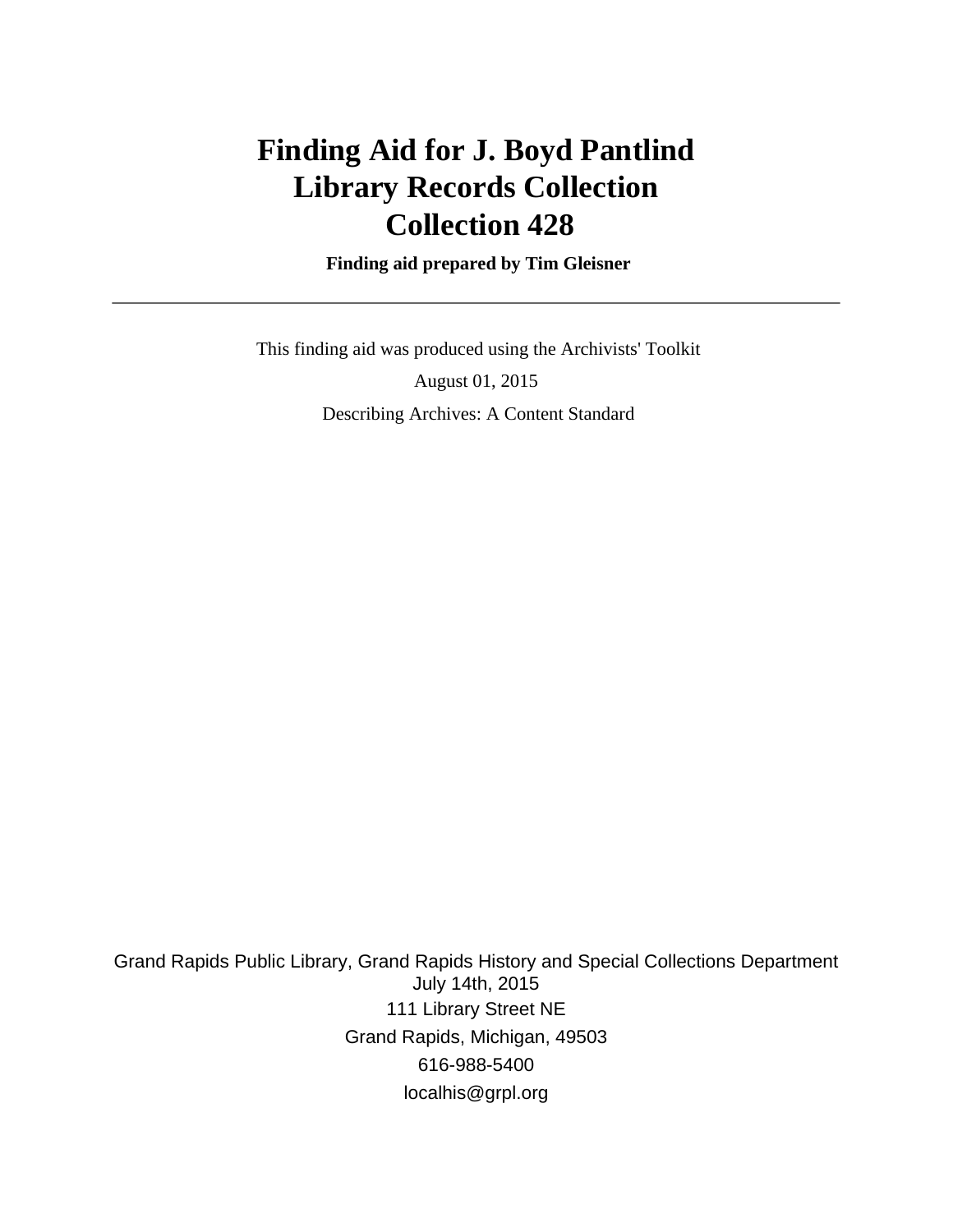## **Table of Contents**

l,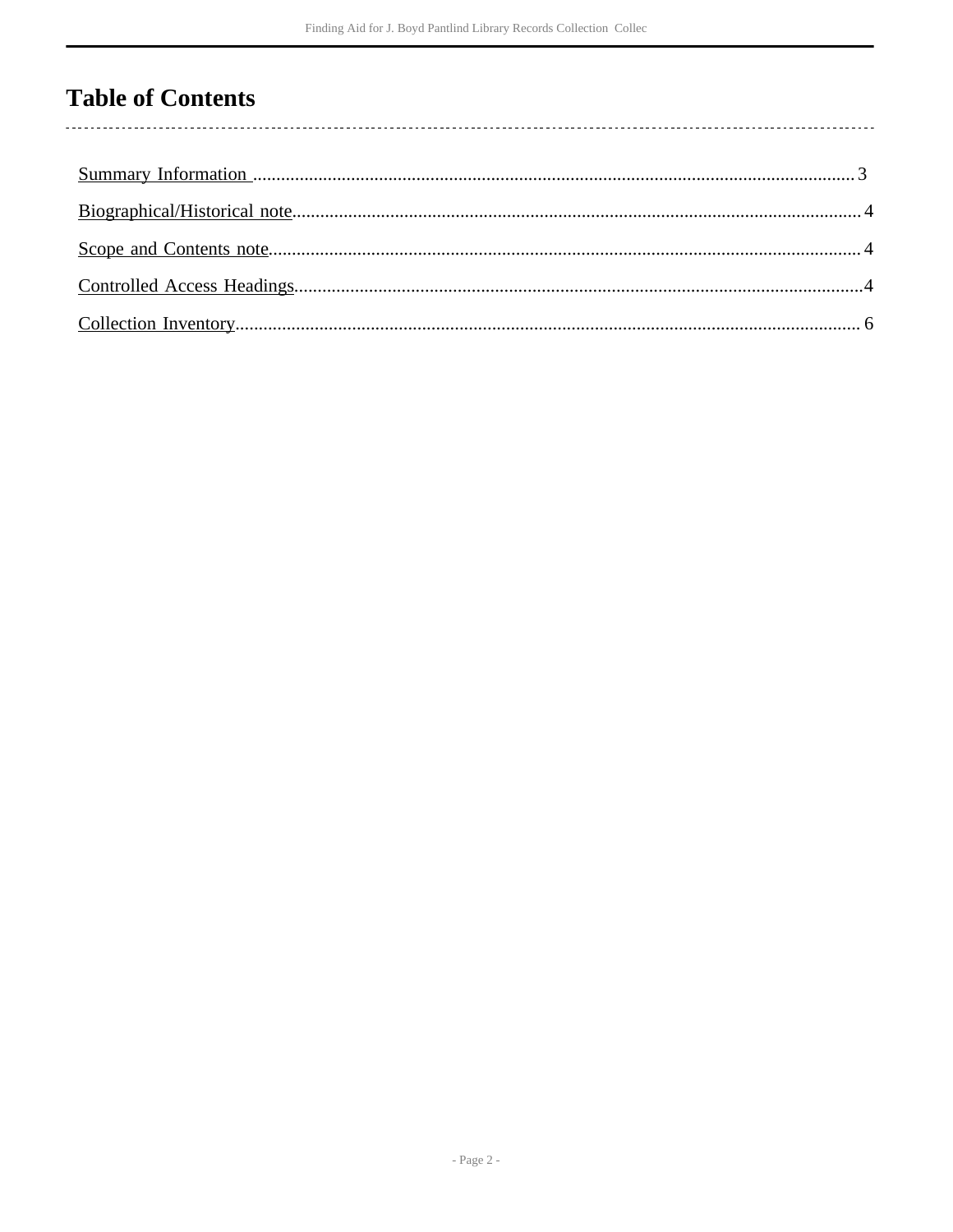### <span id="page-2-0"></span>**Summary Information**

| <b>Repository</b> | Grand Rapids Public Library, Grand Rapids History and Special<br><b>Collections Department</b>                                                                                                                                                                                                                                                                                           |
|-------------------|------------------------------------------------------------------------------------------------------------------------------------------------------------------------------------------------------------------------------------------------------------------------------------------------------------------------------------------------------------------------------------------|
| <b>Title</b>      | J. Boyd Pantlind Library Collection                                                                                                                                                                                                                                                                                                                                                      |
| Date [inclusive]  | 1870-1920                                                                                                                                                                                                                                                                                                                                                                                |
| <b>Extent</b>     | 2.0 Linear feet                                                                                                                                                                                                                                                                                                                                                                          |
| Language          | English                                                                                                                                                                                                                                                                                                                                                                                  |
| <b>Abstract</b>   | The J. Boyd Pantlind Library Records collection is comprised of materials<br>from the library of J. Boyd Pantlind. These materials include several<br>books, photo albums and printed materials on the history of Grand Rapids.<br>Included are several photo albums and loose photos. Some of these photos<br>are recognizable Grand Rapids scenes, others are completely unidentified. |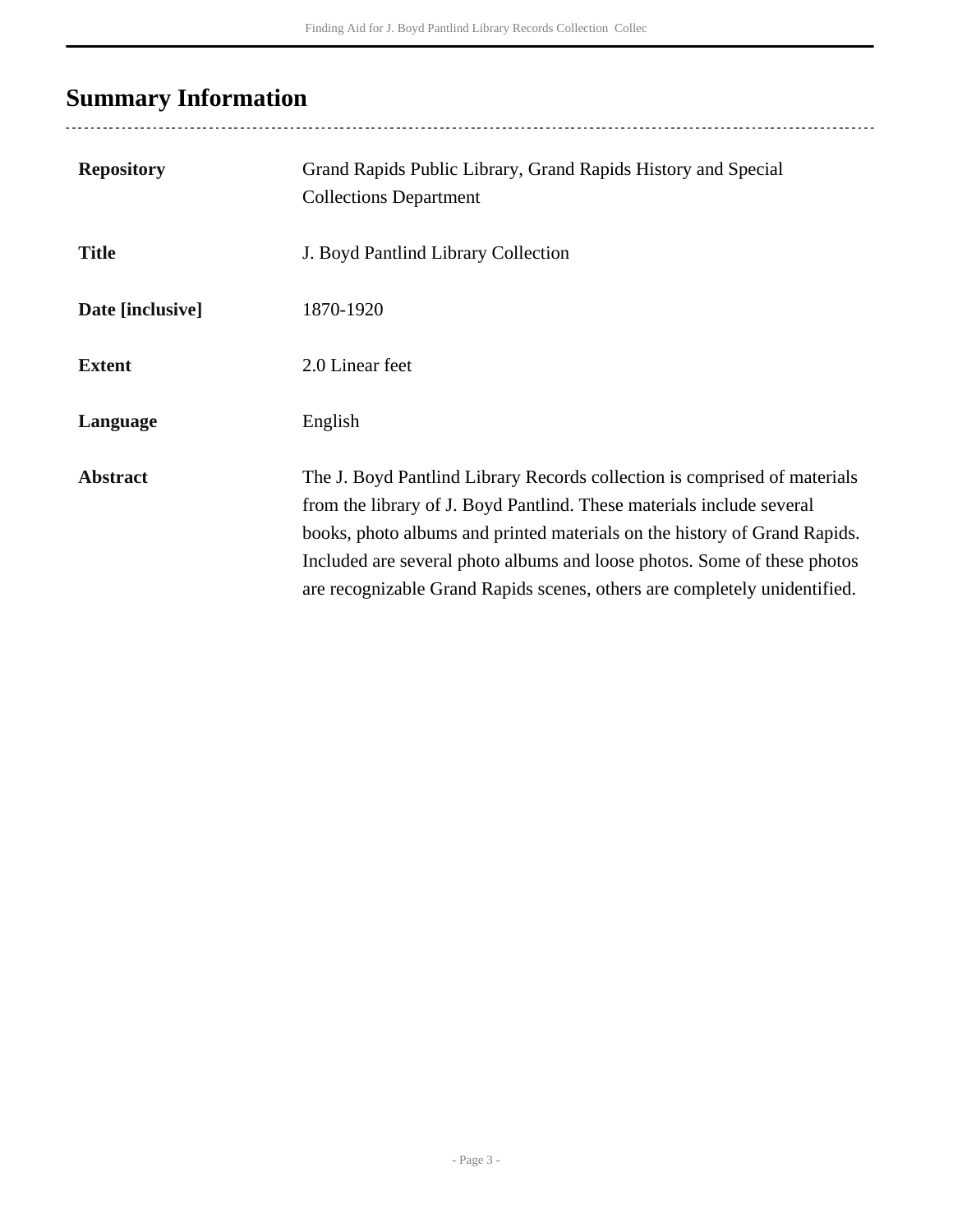### <span id="page-3-0"></span>**Biographical/Historical note**

J. (James) Boyd Pantlind (January 30, 1851-December 25, 1922) was the nephew of A.V. Pantlind. He was born in 1857 in Ohio. J. Boyd came to Michigan to work with his uncle in the late 1860's. After A.V.'s death in 1896, J. Boyd took over the operations of the Morton House. He managed the Morton House and then the Pantlind Hotel until passing the operations along to his son, Fred. In addition, J. Boyd managed the Ottawa Beach Hotel in Holland, MI for a time and was greatly involved in local business and social activities.

#### <span id="page-3-1"></span>**Scope and Contents note**

The materials contained within this collection are from the library of J. Boyd Pantlind. Items include several photo albums. The photos contained within the albums are unidentified, but presumably are members of Pantlind's family. Included are several histories of Grand Rapids, memorial books of prominent Grand Rapidians, scrapbook of business cards, Bible, and many individual photos of Grand Rapids. Date of the materials is later 19th century and early 20th century.

### **Administrative Information**

#### **Publication Information**

Grand Rapids Public Library, Grand Rapids History and Special Collections Department July 14th, 2015

### <span id="page-3-2"></span>**Controlled Access Headings**

**Geographic Name(s)**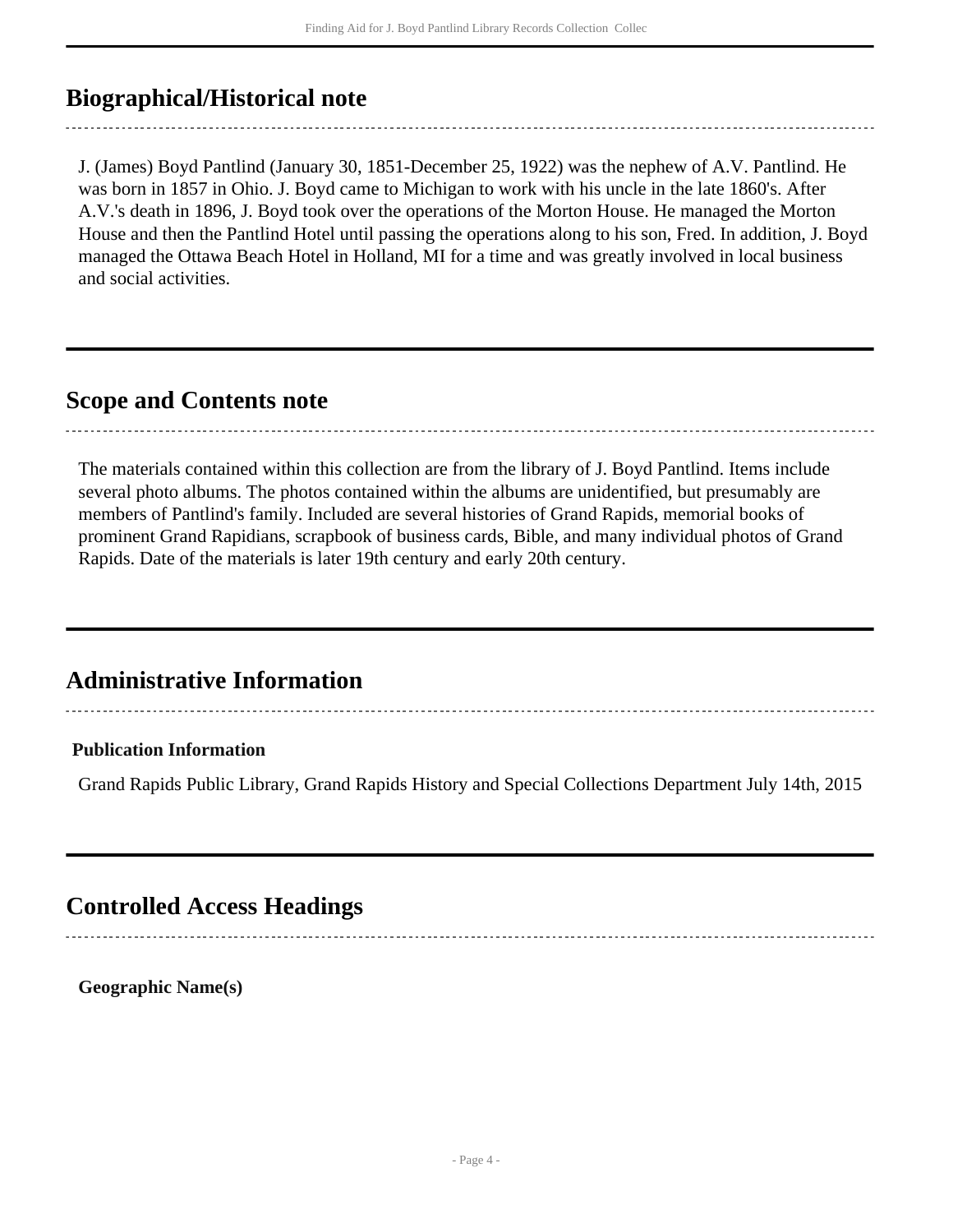• Grand Rapids (Mich.) -- History -- 20th Century

#### **Subject(s)**

- Hotels -- Michigan -- Grand Rapids -- History
- Libraries and state -- Michigan -- Kent County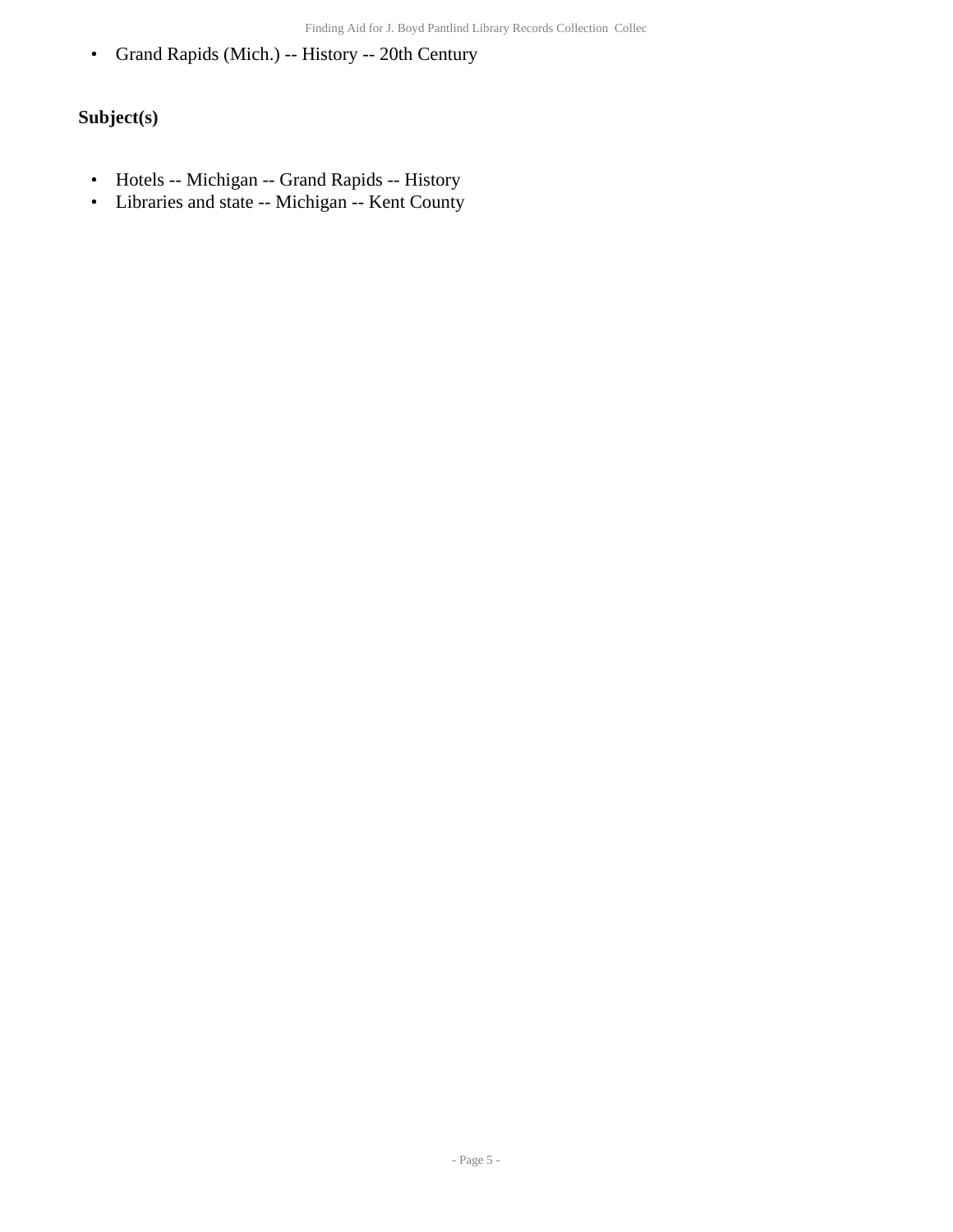### <span id="page-5-0"></span>**Collection Inventory**

|                                                                                                                    |              | <b>Box</b>     |
|--------------------------------------------------------------------------------------------------------------------|--------------|----------------|
| Privilegium                                                                                                        |              | $\mathbf{1}$   |
| Documents and Addresses of I.M. Weston                                                                             |              | $\mathbf{1}$   |
| Scrapbook of J. Boyd Pantlind Business Cards                                                                       |              | $\mathbf{1}$   |
| 2 Unidentified Photo Albums                                                                                        |              | $\mathbf{1}$   |
| Holman's Holy Bible, 1872                                                                                          |              | $\mathbf{1}$   |
|                                                                                                                    | <b>Box</b>   | Folder         |
| <b>Unidentified Cruise Photos</b>                                                                                  | 1            | $\mathbf{1}$   |
| Nellie G. Ferris Memorial                                                                                          | $\mathbf{1}$ | $\overline{2}$ |
| Dinner Given by the Citizens of Grand Rapids Michigan to the Honorary<br><b>Commercial Commissioner from Japan</b> | $\mathbf{1}$ | 3              |
| Lucius and Luman Jenison Memorial                                                                                  | $\mathbf{1}$ | $\overline{4}$ |
| Grand Rapids 1891 Photo Book                                                                                       | $\mathbf{1}$ | $\mathfrak{S}$ |
| Arizona Photos                                                                                                     | $\mathbf{1}$ | $6\,$          |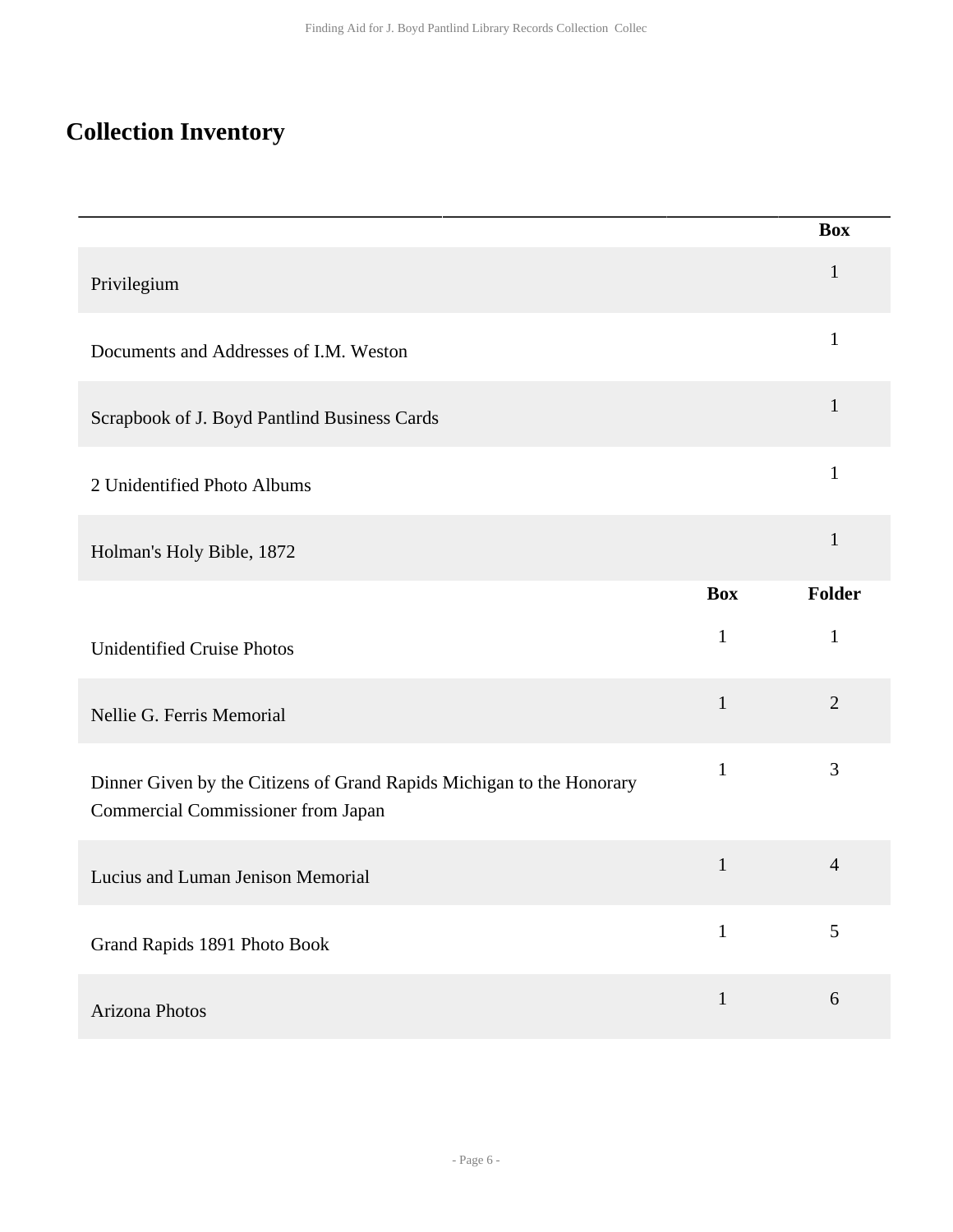| Harbor Springs, Mich. Photo                                                 | $\mathbf{1}$ | $\overline{7}$ |
|-----------------------------------------------------------------------------|--------------|----------------|
| C.C. Comstock Scrip                                                         | $\mathbf{1}$ | 8              |
| Unidentified Football Photos ca. 1890's                                     | $\mathbf{1}$ | 9              |
| Unidentified Teacher ca. 1890's                                             | $\mathbf{1}$ | 10             |
| Campau Square View ca. 1850's                                               | $\mathbf{1}$ | 11             |
| Unidentified Actor ca. 1890's                                               | $\mathbf{1}$ | 12             |
|                                                                             |              | <b>Box</b>     |
| The Story of Grand Rapids Michigan by Carol Mary Holt                       |              | $\overline{2}$ |
| Old Grand Rapids by George Fitch                                            |              | $\overline{2}$ |
| 1905 Charter of the City of Grand Rapids                                    |              | $\overline{2}$ |
| Michigan at Chickamauga, Chatanooga and Missionary Ridge by Charles Belknap |              | $\overline{2}$ |
| Men of Michigan                                                             |              | $\mathbf{2}$   |
| Grand Rapids Illustrated 1888, Parts 1-9                                    |              | $\overline{2}$ |
|                                                                             | <b>Box</b>   | Folder         |
| Fountain Street School Classroom, ca. 1900                                  | $\mathbf{2}$ | $\mathbf{1}$   |